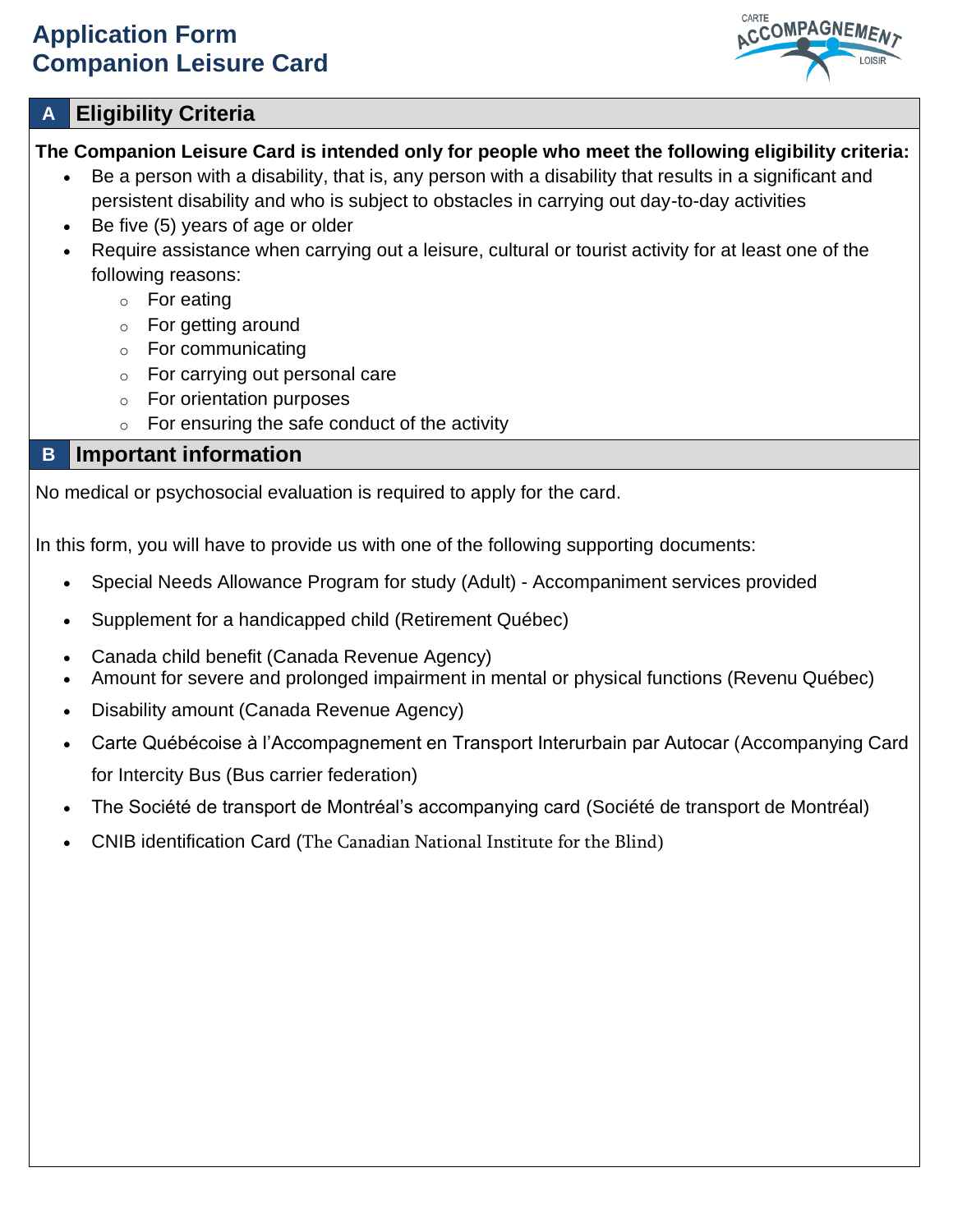| <b>Applicant information</b><br>$\mathbf{C}$                          |                                                        |  |
|-----------------------------------------------------------------------|--------------------------------------------------------|--|
| Last name                                                             | First name                                             |  |
| <b>Number</b><br><b>Street</b><br>Apt.                                | City<br>Province<br>Postal code<br>$\blacksquare$<br>▼ |  |
| Home phone<br>Office phone                                            | <b>Email address</b><br>Cell phone                     |  |
| Date of birth<br>Gender<br>$=$ Female $=$ Male                        | Language of<br>correspondence<br>_French_English       |  |
| Do you have the Tourism and Leisure Companion Sticker? _ Yes _ No     |                                                        |  |
| Contact details of the applicant's representative, if applicable<br>D |                                                        |  |
| Last name                                                             | First name                                             |  |
| Office phone<br>Home phone<br>Relationship to the disabled person     | <b>Email address</b><br>Cell phone                     |  |
| Father/Mother<br>Spouse/Partner _ Trustee _ Guardian _ Other:         |                                                        |  |

# **E Government programs and measures recognized for eligibility purposes**

**You will obtain the Companion Leisure Card if:**

**a) you are a recipient of one of the following government programs and measures; and**

**b) you are able to provide evidence to support it.** 

## **Please check the statement that applies**

# **Special Needs Allowance Program for study (Adult) - Accompaniment services provided**

If you have any support provided as part of vocational training, adult education, college, university, please attach the calculation statement, taking care to censor all personal information, except your name and the form of support received.

# **Supplement for a handicapped child (Retirement Québec)**

If the supplement for a disabled child is granted to your child, please attach the letter from Retraite Québec confirming this.

(continued on next page)

# **Canada child benefit (Canada Revenue Agency)**

If the Canada child benefit is granted to your child, please attach the letter confirming this.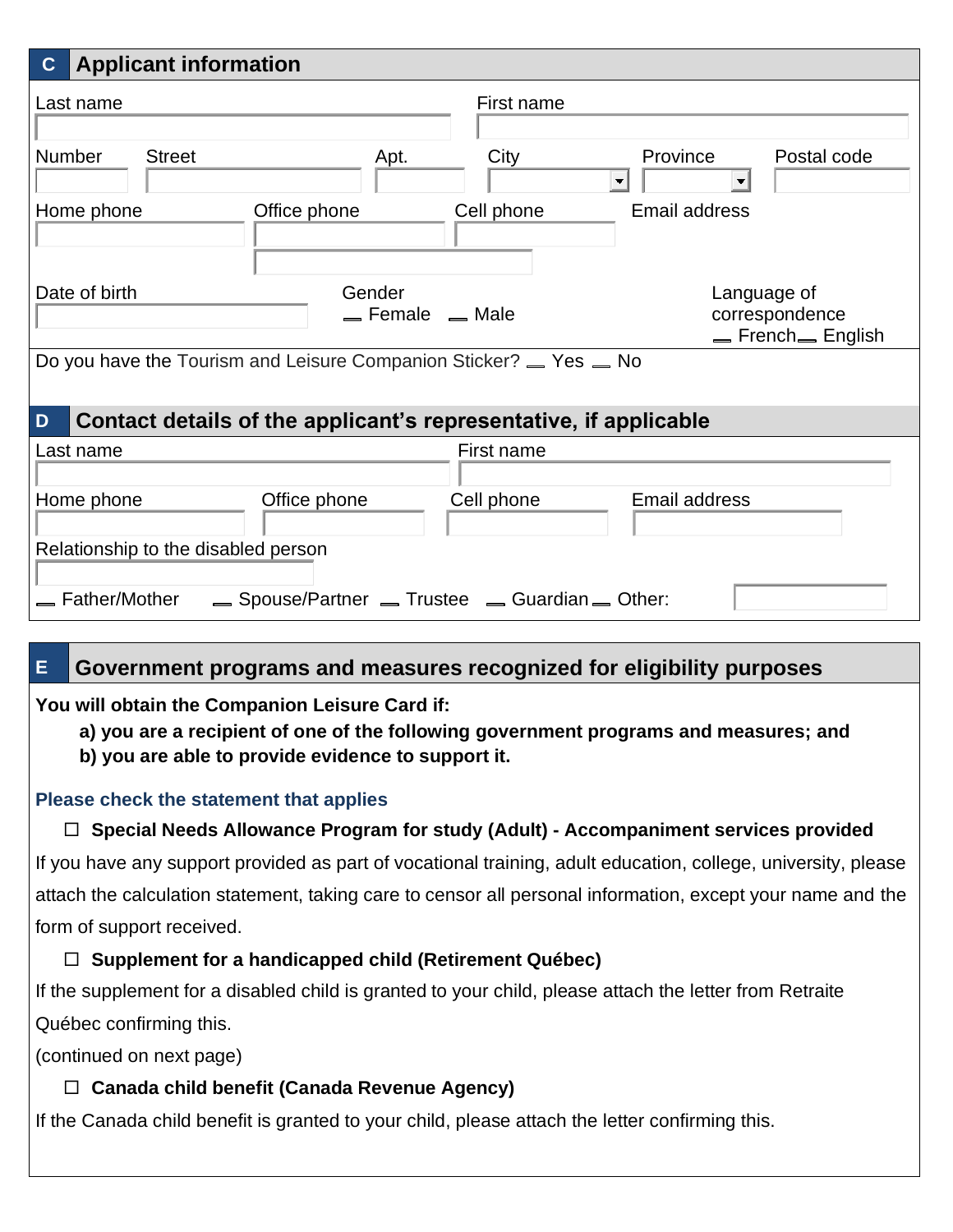# **Amount for severe and prolonged impairment in mental or physical functions (Revenu Québec)**

If you are eligible for the tax credit for severe and prolonged impairment in mental or physical functions,

please attach the notice of assessment demonstrating your eligibility (line 376), censoring all other

information except your name, date of birth and home address.

#### **Disability amount (Canada Revenue Agency)**

If you are eligible for the disability tax credit, please attach the Canada Revenue Agency's notice of determination confirming it.

**If you have checked one of the boxes in Section E, go directly to Section G**

# **F Accompanying card recognized for eligibility purposes**

**You will obtain the Companion Leisure Card if:** 

- **a) you already hold one of the following accompanying cards that required a professional assessment of your support needs; and**
- **b) you are able to attach a photocopy.**

#### **Please check the statement that applies**

□ Carte Québécoise à l'Accompagnement en Transport Interurbain par Autocar (Accompanying Card

for Intercity Bus (Bus carrier federation)

- $\Box$  The Société de transport de Montréal accompanying card (STM)
- $\Box$  CNIB identification Card (The Canadian National Institute for the Blind)

## **If you have checked one of the boxes in Section F, go directly to Section G**

## **Optional Section**

This section of the form is optional. This information will remain confidential and used only for a better understanding of user profiles by diagnosis, in order to provide you with better services.

Please identify your disability by checking the appropriate box(es):

- $\Box$  Hearing impairment
- $\Box$  Language impairment (aphasia, dysphasia)
- $\Box$  Intellectual disability
- $\Box$  Motor/physical impairment
- $\Box$  Visual impairment
- □ Autism Spectrum Disorder
- □ Other: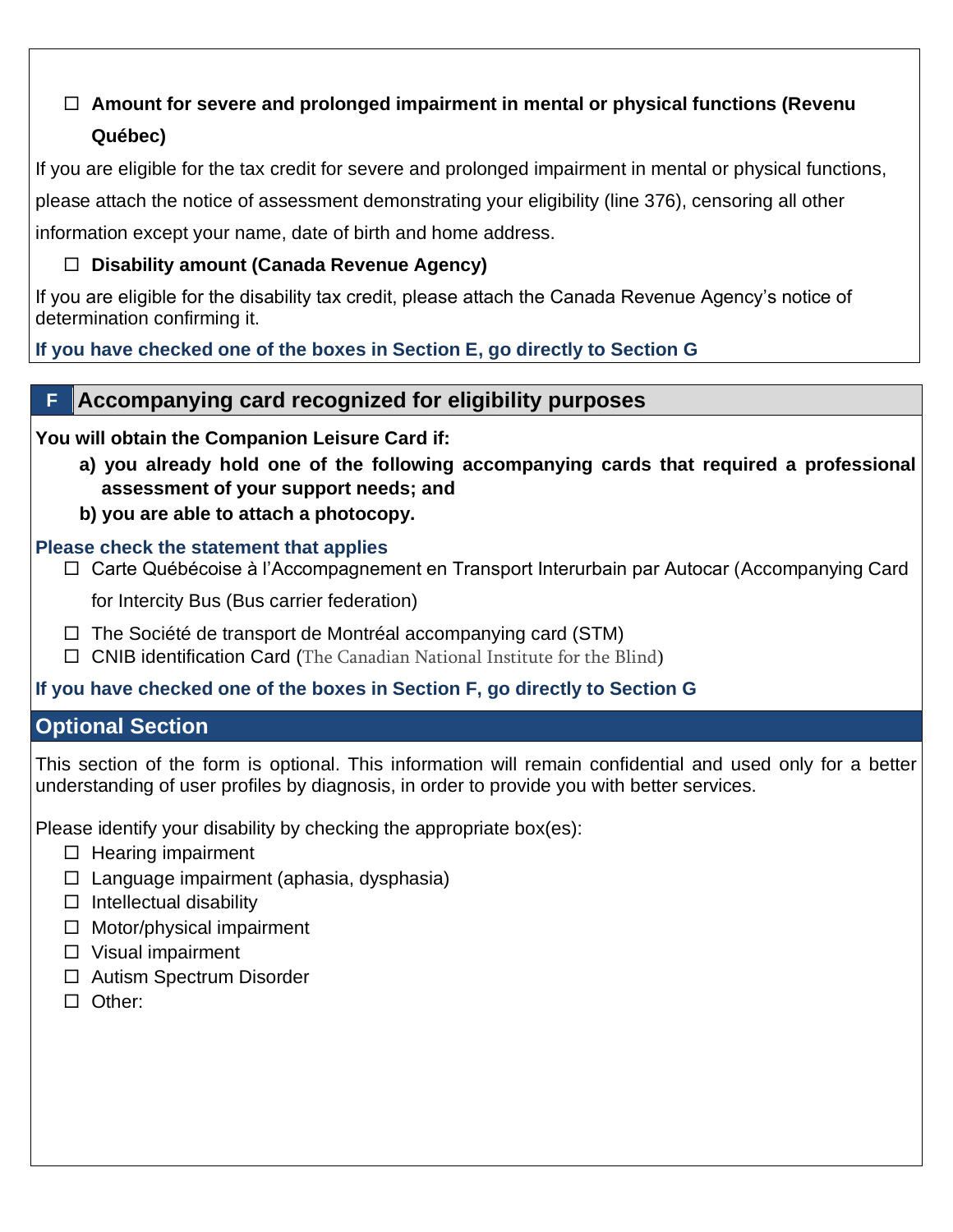## **G Undertaking and signature of the person requesting the card**

If I obtain the Companion Leisure Card, I undertake to:

- present the card to partner organizations that recognize it;
- choose a person who is able to act as an accompanying party and meet my needs for a safe and proper conduct of the activity;
- inform the AQLPH of any change in coordinates, or if my card is lost, stolen or broken;
- Comply with the prohibition to lend the card to another person.

Signature \*

I certify that the information I have provided to determine my eligibility for the card is accurate.

Signature of the person requesting the card or his representative Date (year/month/day)

#### **H Protection of personal information**

Protection of personal information

The personal information collected is necessary to study your request. Only relevant staff within the AQLPH can access it.

This card is issued by the Association québécoise pour le loisir des personnes handicapées (AQLPH), with the support of the regional authorities responsible for the recreation of persons with disabilities and the financial participation of the Government of Quebec.

## **? How to send your application and photo**

Send the request by email to the following address:

[cal@aqlph.qc.ca](mailto:cal@aqlph.qc.ca)

OR

Send the request by mail to the address:

AQLPH 858, rue Laviolette, Trois-Rivières (Quebec) G9A 5J1

CARTE **ACCOMPAGNEMENT** LOISIR

Please, make sure to send us your application form and your photo, with the following criteria for the photo:

- A passport size photo is required (shoulders to head).
- The photo must have been taken within the last six (6) months;
- The photo must be clear.
- Both black and white or colour photos are accepted.